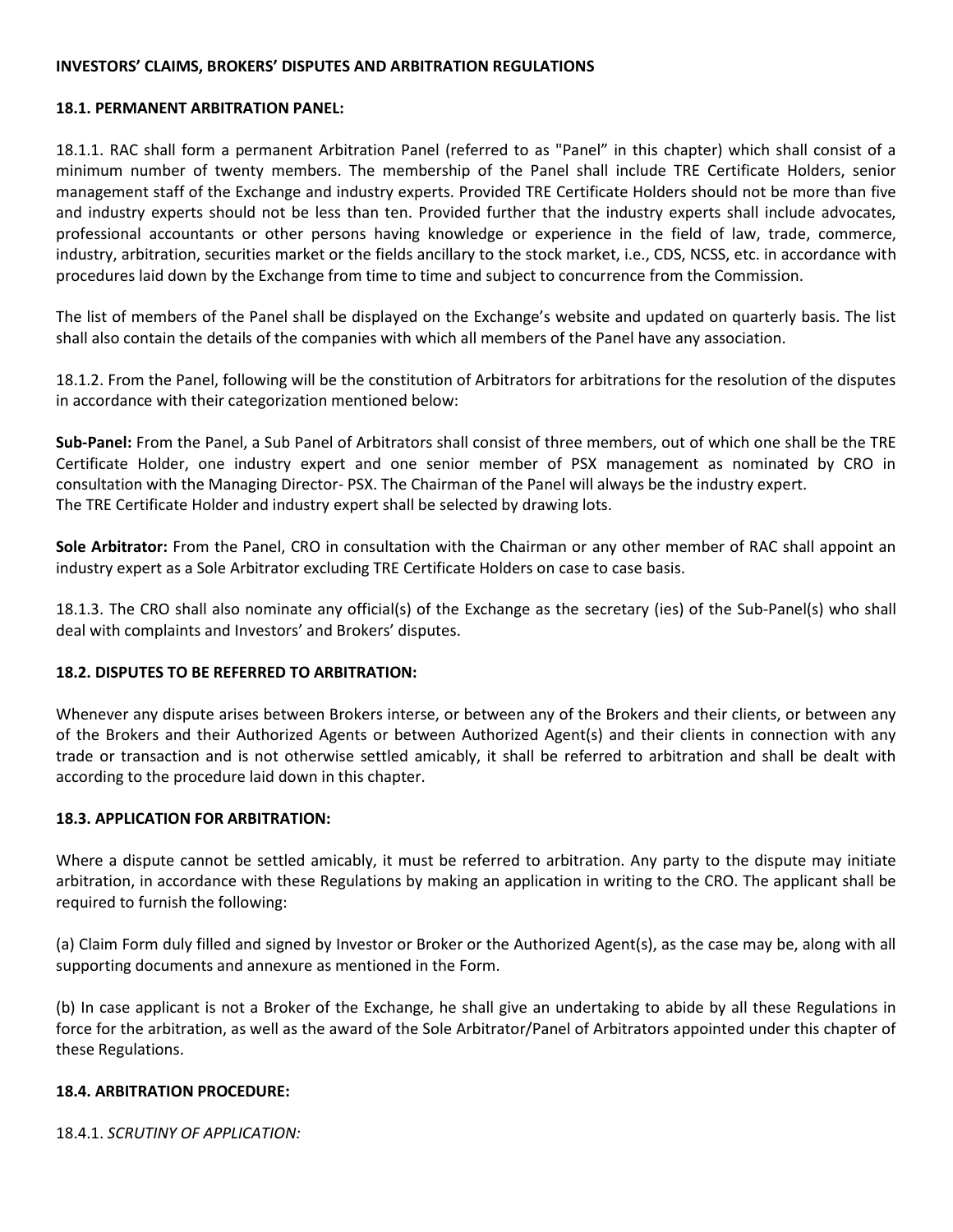An application received for arbitration shall be scrutinized in the manner prescribed in the procedures by any official(s) of the RAD designated by the CRO to check whether it is complete in all respects and acceptable for arbitration.

# 18.4.2. *REJECTION OR DISMISSAL OF APPLICATION:*

Any application may be rejected or dismissed, if:

(a) The applicant refuses, neglects or fails to comply with the provisions of any Regulations; or

(b) The applicant refuses, neglects or fails to carry out any direction issued by the CRO, RAC or the Board; or

(c) The application is not otherwise in order or in accordance with these Regulations or lacking the adequate documentary evidence after providing reasonable time for submission of requisite documents; or

(d) The subject matter in the dispute has arisen from a transaction not carried out through the Trading Systems/facilitation of the Exchange or not reported through the interface provided by the Exchange or the transaction is otherwise illegal or private deals between two Brokers.

In case of rejection of any application, the Exchange shall, under intimation to the Commission, communicate the reasons for any such rejection to the applicant within 15 days of receipt of application.

### 18.4.3. *CLAIMS/DISPUTES UP TO FIVE HUNDRED THOUSAND RUPEES*:

Claims/disputes of up to five hundred thousand rupees shall be referred for arbitration to the Sole Arbitrator, who may hear and decide the matter.

### 18.4.4. *CLAIMS OF OVER FIVE HUNDRED THOUSAND RUPEES*:

Claims of over five hundred thousand rupees shall be forwarded to the Sub-Panel for its action.

### 18.4.5. *LOTS TO BE DRAWN*:

(a) The drawing of lots shall be conducted by the Chairman of RAC or any other member of the RAC nominated by him. The names so selected shall be communicated to the parties to the arbitration within three working days from the appointment.

(b) In case any valid objection is raised within seven working days by any party to the dispute against appointing any person as an Arbitrator, CRO in consultation with Chairman of RAC may appoint via fresh balloting any person from the Panel as new member of Sub-Panel or appoint Sole Arbitrator in consultation with the Chairman of RAC as the case may be. Provided that such objection on any member of the Sub-Panel/Sole Arbitrator shall be entertained only once.

Provided that lots shall be drawn within thirty days from the date of receipt of any application for arbitration which is to be referred to the Sole Arbitrator or Sub Panel.

(c) **Presence of parties at the time of drawing and/or re-drawing:** The parties to the dispute shall be given a notice of a minimum five working days, to remain present personally or through an authorized representative at the time of drawing and/or re-drawing lots before the Chairman of the RAC or any other member of the RAC nominated by him. Provided, that the drawing of lots shall take place at the given time and date even if the party or parties are not present despite of the notice and that the party or parties shall have no objection to drawing of such lots.

Parties to the dispute shall be provided with a list of members of the Panel along with the above notice of drawing and/or re-drawing lots.

(d) There shall be no objection to an award of the Panel of Arbitrators or the Appellate Bench regarding any change(s) in the composition of the Panel of Arbitrators or the Appellate Bench during the enquiry or appeal.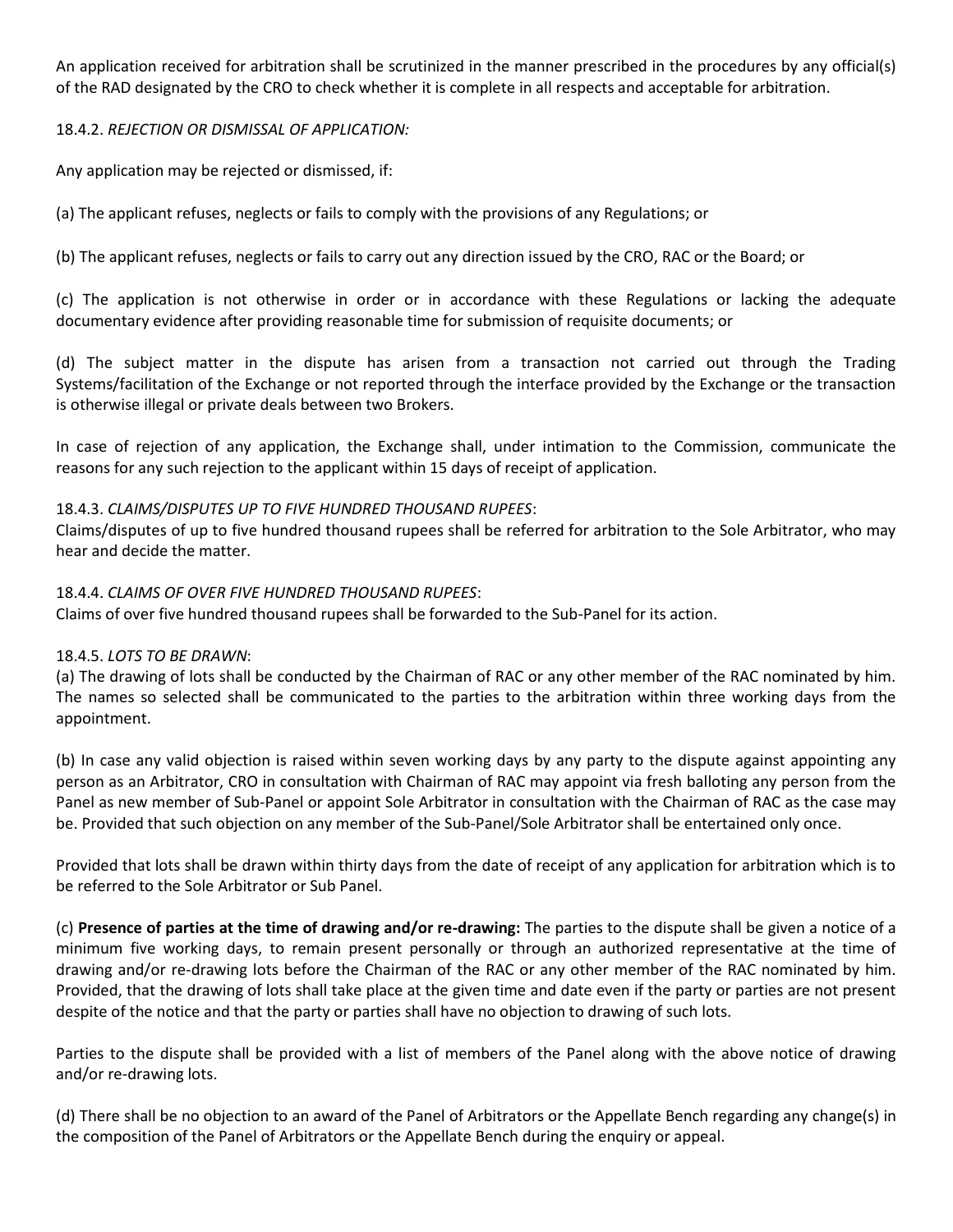# 18.4.6. *MEMBER OF THE PANEL BOUND TO ACT AS AN ARBITRATOR*:

A member of the Panel whose name has been finalized by the CRO in consultation with Chairman or any other member of the RAC shall be bound to act as an Arbitrator till the announcement of award.

## 18.4.7. *FRESH ARBITRATOR*:

In case if one or more Arbitrators refuse, neglect or fail to consider the dispute or give an award, fresh Arbitrator from the Panel shall be appointed by the CRO or any other person nominated by him. However, the Arbitrator(s) who refused, neglected or failed to consider the dispute or give an award shall communicate reasons thereof to the Panel, in writing, within ten days of referral of the dispute to him/them.

Upon receipt of information of non-availability of any such Arbitrator, the Exchange shall immediately inform the complainant of the new Arbitrator(s). The Exchange while intimating name of any alternate Arbitrator(s) to both parties to a dispute may also reconfirm or reschedule the earlier date of hearing or arrange for any re-hearing held earlier by the previous Arbitrators to be reheard;

(a) **Hearing Notice:** The secretary of the Sub Panel shall give both parties to the dispute not less than seven days' notice from the date of receipt of such notice by the parties regarding the date, time and the place appointed for Arbitration.

(b) **Both parties present:** If both parties to the dispute are present at the appointed date, time and place, the Sole Arbitrator/Sub Panel shall proceed to hear the matter and to give the award.

(c) **Ex Parte decision on the summary disposal:** If the defendant is not present or shows his inability to attend the hearing at the appointed date, time and place for two consecutive times, the Sole Arbitrator/ Sub Panel may hear and decide the dispute ex-parte, and if the party making the complaint has shown his inability to attend or fails to make himself available for hearing at the appointed date, time and place for two consecutive times, the Sole Arbitrator/Sub Panel may dismiss the complaint summarily.

(d) **Remedies at law:** The Sole Arbitrator/ Sub Panel may decline to hear the dispute or may dismiss any case and refer the parties to avail their remedies through a Court of Law by recording reasons for the decline or dismissal.

(e) **Equal opportunity to both parties:** The parties shall be dealt with on an equal footing. Each of the parties shall be given an equal opportunity to present before the Sole Arbitrator/Sub Panel and explain its point of view verbally or in writing:

(i) The claimant will be given an opportunity to argue his case first;

(ii) The defendant will be given an opportunity to respond to the point of representations of the claimant;

(iii) The claimant will be given an opportunity to respond to the arguments of the defendant after defendant has finished his argument;

(iv) The Sole Arbitrator/ Sub Panel will not hear any party in the absence of the opposing party, unless the latter party has been given every reasonable opportunity to attend and it has failed to attend;

(v) The Sole Arbitrator/ Sub Panel will not discuss the case with the parties to the proceedings beyond the normal procedure;

(vi) The parties may appear at a session in person or through a representative to present and explain their respective claim or to defend verbally or, with the permission of the Sole Arbitrator/ Sub Panel, in writing.

(f) **Decision by majority in cases referred to Arbitrators:** All claims/disputes referred to the Sub Panel shall be decided by majority and such decision shall be deemed to be the award ('Award') in the arbitration.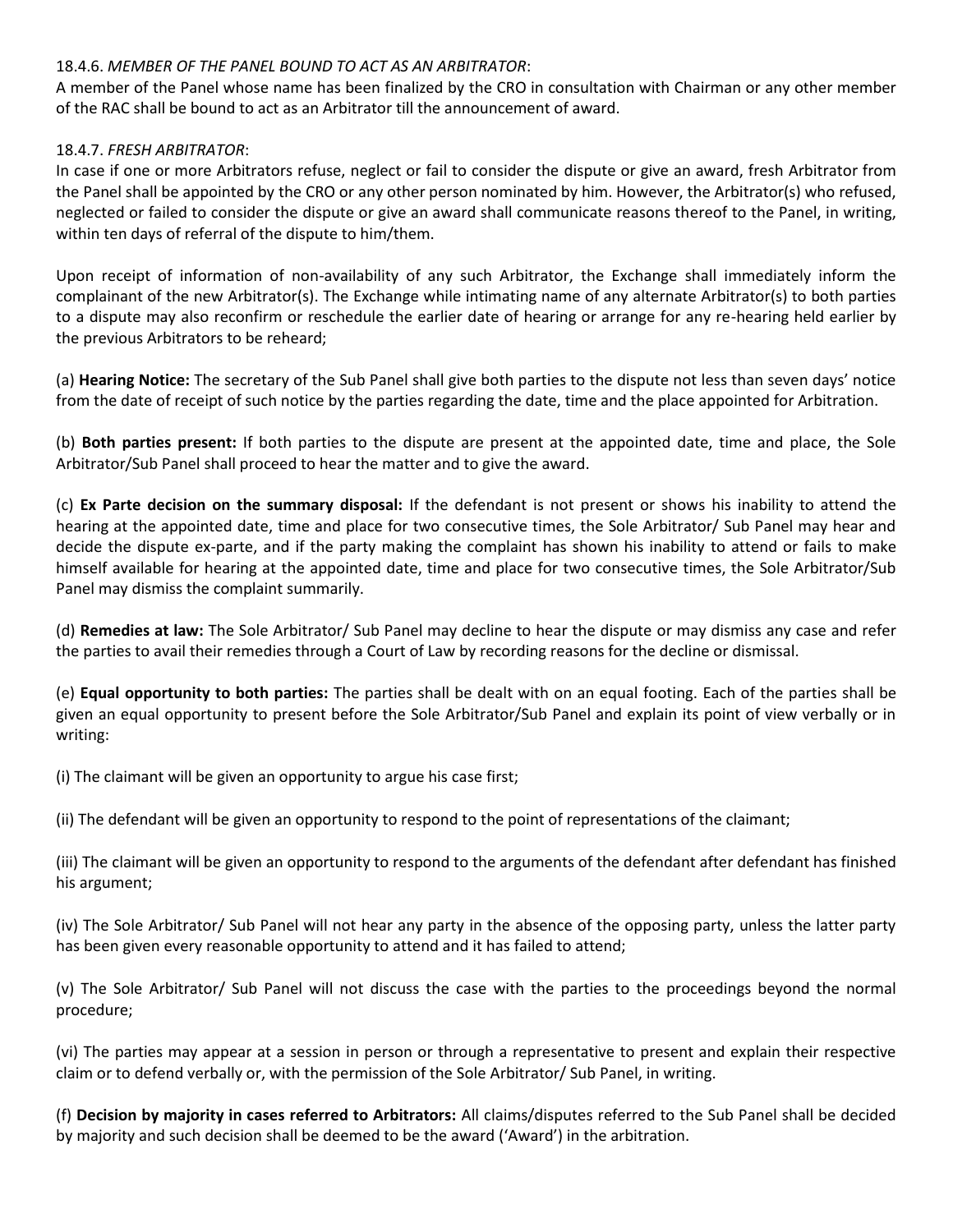(g) **Time for disposal of application:** An application received under above provision of this chapter and found acceptable after scrutiny shall be disposed-off within ninety days of its receipt including the award of Sole Arbitrator/ Sub Panel. However, if the application is not disposed-off within the prescribed time due to unavoidable circumstances or reasons beyond control, the specific reasons for the delay shall be communicated in writing to both the parties to the dispute and the Commission. The time extension granted by the CRO or anyone nominated by CRO shall be indicated in the communication, which shall not exceed thirty working days from the expiry date of the prescribed ninety (90) days.

(h) **Fee for making an application for arbitration:** The fee for filing an application for arbitration will be submitted by the applicant as follows:

- (i) Rs. 2,000/- for dispute having value up to Rs. 100,000/-
- (ii) Rs. 4,000/- for dispute having value more than Rs. 100,000/- and up to Rs. 300,000/-
- (iii) Rs. 6,000/- for dispute having value more than Rs. 300,000/- and up to Rs. 1,000,000/-
- (iv) Rs. 10,000/- for dispute having value more than Rs. 1,000,000/-

Fifty percent (50%) of initial deposited fee will be refunded to the applicant if Award is announced in his favor.

(i) **Entitlement of corporate benefits issued during the dispute:** The Award would include provision for any corporate benefits (right shares, dividends and bonuses) issued during the pendency of dispute for the securities for which the application for arbitration has been made. The disputed period would be up to the date on which an Award is honored.

(j) **Time period for retaining arbitration record:** Record of proceedings of all meetings, hearings and the evidences on the basis of which the Award was announced shall be retained for at least ten years.

(k) **Time period to comply with the Award:** The parties to the dispute shall implement/comply with the Award within fifteen days of announcement by the Sole Arbitrator/ Sub Panel.

### **18.5. LATE CLAIMS BARRED:**

The Sole Arbitrator/ Sub Panel of Arbitrators shall not take cognizance of any claim or dispute which is not referred to it within three year from the date it arose.

Provided that a claim may be admitted after the lapse of three years but not more than 10 years if the investor is able to demonstrate that the delay was due to reasons beyond his control.

### **18.6. APPEAL TO RAC:**

18.6.1. A party to a dispute that is dissatisfied with any award of the Sole Arbitrator or the Sub Panels, as the case may be, may appeal to the RAC against such an Award within fifteen working days of receipt of the Award.

RAC may constitute one or more sub panels (hereinafter referred as "Appellate Panel") consisting of five members for hearing appeals against Awards of the Sole Arbitrator/Sub Panel. RAC may appoint any member of the Arbitration Panel in the said Appellate Panel provided he has not been the Arbitrator of the Award against which appeal has been filed with the RAC. Provided further that Appellate Panel shall not include a TRE Certificate Holder.

18.6.2. A party appealing to the Appellate Panel shall state in writing the point wise objections to the Award of the Sole Arbitrator/ Sub Panel and shall pay a fee of two thousand five hundred rupees being institution fee through cheque in favor of the Exchange in its designated bank account. Further, if the appellant is a Broker, he shall deposit the full amount of Award and deliver the securities or the value thereof at the ruling market price of the securities with the Exchange. If the appellant fails in his appeal, he shall satisfy the Award within seven days of its announcement. In case of his failure to do so, the Exchange shall have the authority to pay the amount of the Award and securities to the respondent on the appellant's behalf. However, the appellant shall still be liable to pay the balance securities/amounts, if any, payable under the Award in appeal. An appeal shall not be entertained if the required fee/award money or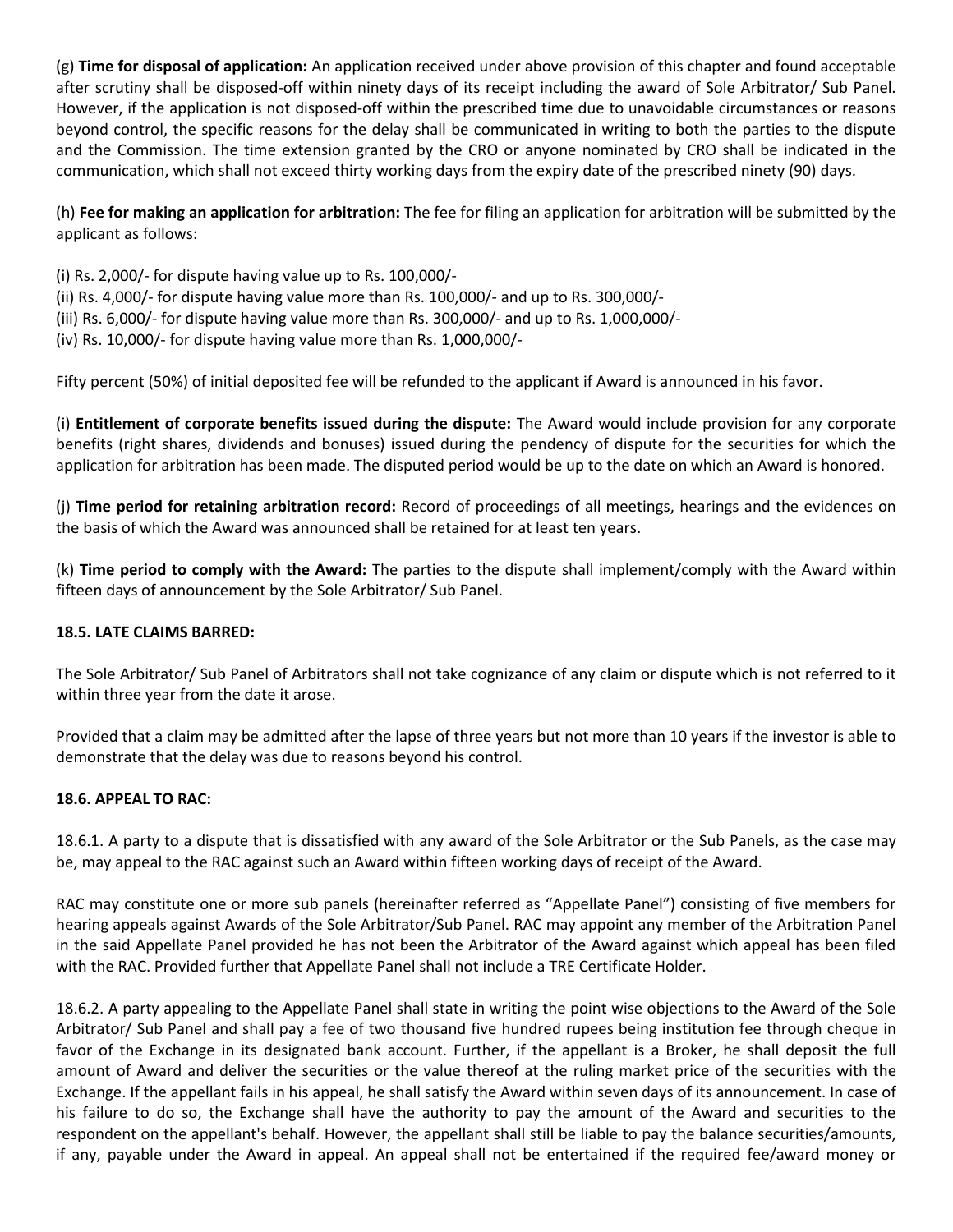securities, if any, is not deposited with the Exchange specially with respect to corporate benefits missed upto the date of order.

18.6.3. The decision of the Appellate Panel shall be announced within forty five days of the receipt of the appeal. However, in case the Appellate Panel is unable to announce the decision within the forty five days period due to unavoidable circumstances or reasons beyond control, the Appellate Panel will seek further time from the Chairman of the RAC, by indicating specific reasons for its inability to announce the decision and the Chairman of the RAC may extend the time but not more than thirty days. However, such extension of time should be forthwith intimated to the Commission.

18.6.4. The decision of the Appellate Panel shall be final and deemed binding on the parties to the dispute and upon their constituents.

The decision of the Appellate Panel shall be implemented /complied with by the parties in dispute within seven (07) days of its announcement.

# **18.7. MEMBERS INVOLVED NOT TO HEAR THE CASE/APPEAL:**

A member of the Sub Panel or the Appellate Panel, as the case maybe, shall not be appointed as an Arbitrator or a member of the Appellate Panel, as the case maybe, in a dispute in which he is a party and/or has association with either party, whatsoever. Before arbitration or hearing of appeal, the selected member will give a declaration in writing that he has no conflict of interest in dispute under discussion.

### **18.8. MISCELLANEOUS:**

18.8.1. There shall be no objection to an Award of the Sole Arbitrator/ Sub Panel or the decision of the Appellate Panel on the ground that the hearing at which a dispute was enquired into or an appeal was heard was adjourned or that the enquiry was not completed or that the appeal was not finally heard at one meeting. Provided that the Sole Arbitrator/ Sub Panel/ Appellate Panel as the case maybe, shall record reasons for every adjournment, non-completion and nonhearing of appeal.

18.8.2. There shall be no objection to an Award of the Arbitrators or the decision of the Appellate Panel on the ground of substitution of an Arbitrator or any member of the Appellate Panel during the enquiry or appeal. Provided that on any substitution of an Arbitrator or any member of the Appellate Panel, the matter shall be heard afresh by the Arbitrators or the Appellate Panel, as the case may be.

18.8.3. Three members of the Sub Panel of Arbitrators or the Appellate Panel shall be necessary to constitute a quorum for the purpose of the enquiry or appeal.

18.8.4. In case the Arbitrators or the Appellate Panel fail to reach a unanimous decision, the decision of the majority will prevail.

### **18.9. SUMMARY DISMISSAL AND EX-PARTE DECISION:**

If any party to a dispute who has appealed against any Award to the Appellate Panel is not present at the time fixed for hearing the appeal or any adjournment thereof, the Appellate Panel, may dismiss the appeal summarily. However, in case the appellant is present but the respondent is absent, the Appellate Panel may proceed with the appeal ex-parte.

#### **18.10. SETTING ASIDE EX-PARTE AWARD:**

The RAC may, on sufficient cause being shown by any party against whom any ex-parte decision has been announced, set aside such decision and direct the reference or the appeal to be reheard. Sufficient cause for the purpose of this Regulation shall mean and include non-receipt of notice/absence of party from the city/country etc.

#### **18.11. EXTENSION OF TIME:**